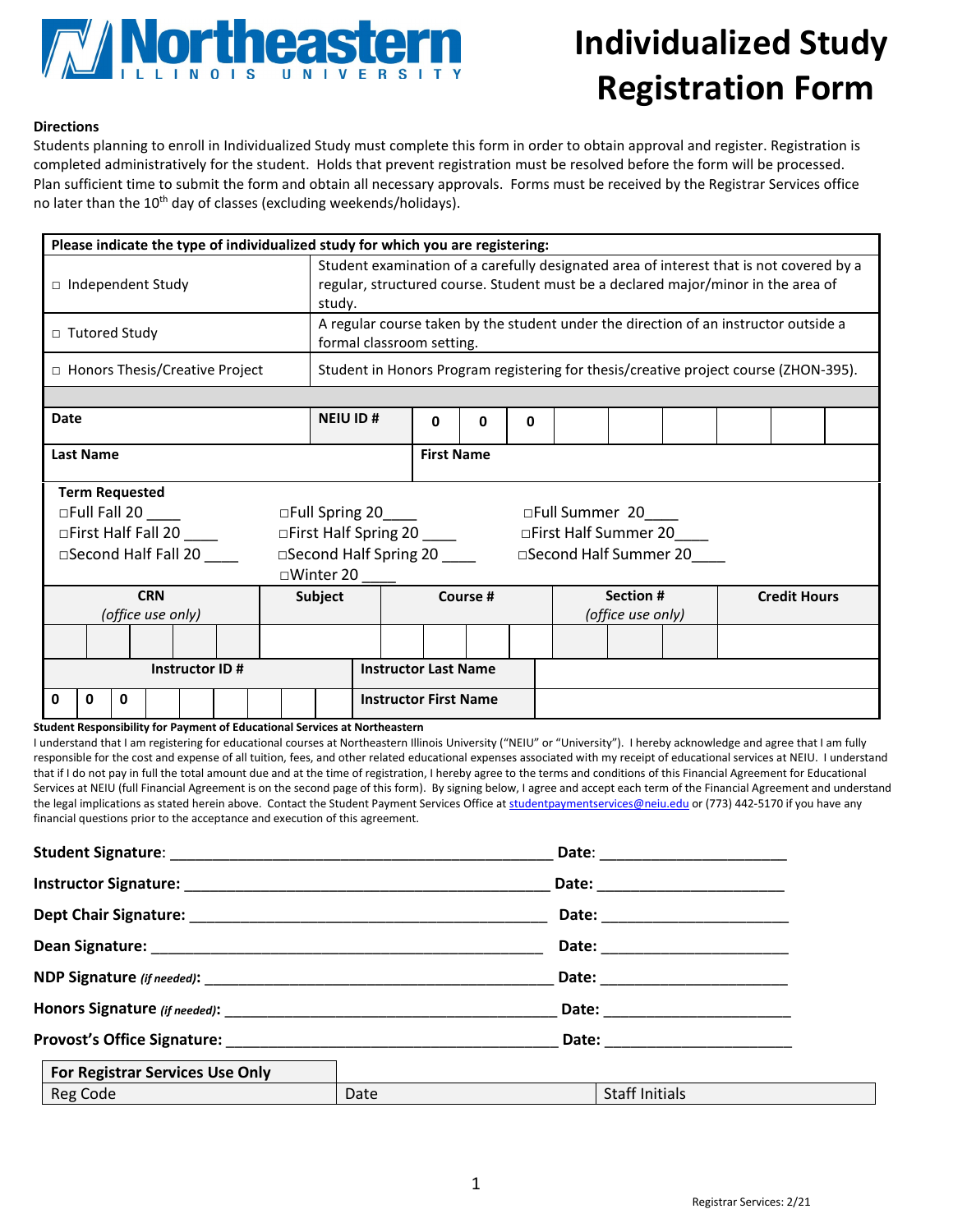

## **Page 2**

| <b>Last Name</b> | <b>First Name</b> |
|------------------|-------------------|
|                  |                   |

| Description of student learning outcomes sought through this Individualized Study. (Add more if needed.) |
|----------------------------------------------------------------------------------------------------------|
| 1.                                                                                                       |
|                                                                                                          |
|                                                                                                          |
|                                                                                                          |
| З.                                                                                                       |
|                                                                                                          |
| 4.                                                                                                       |
|                                                                                                          |
| 5.                                                                                                       |
|                                                                                                          |

| Description of materials to be submitted for assessment. (Add more if needed.) | <b>Due Dates</b> |
|--------------------------------------------------------------------------------|------------------|
| 1.                                                                             |                  |
| 2.                                                                             |                  |
| 3.                                                                             |                  |
| 4.                                                                             |                  |
| 5.                                                                             |                  |

**Attach a timeline for course/project completion which includes the schedule of student/faculty contact (e.g., weekly activities and meetings). Note: Review the [Credit Hour policy in the Academic Catalog](http://catalog.neiu.edu/academics/registration/) to ensure that the course adheres to the Credit Hour policy regarding student-faculty contact hours.**

**Rationale for Individualized Study:**